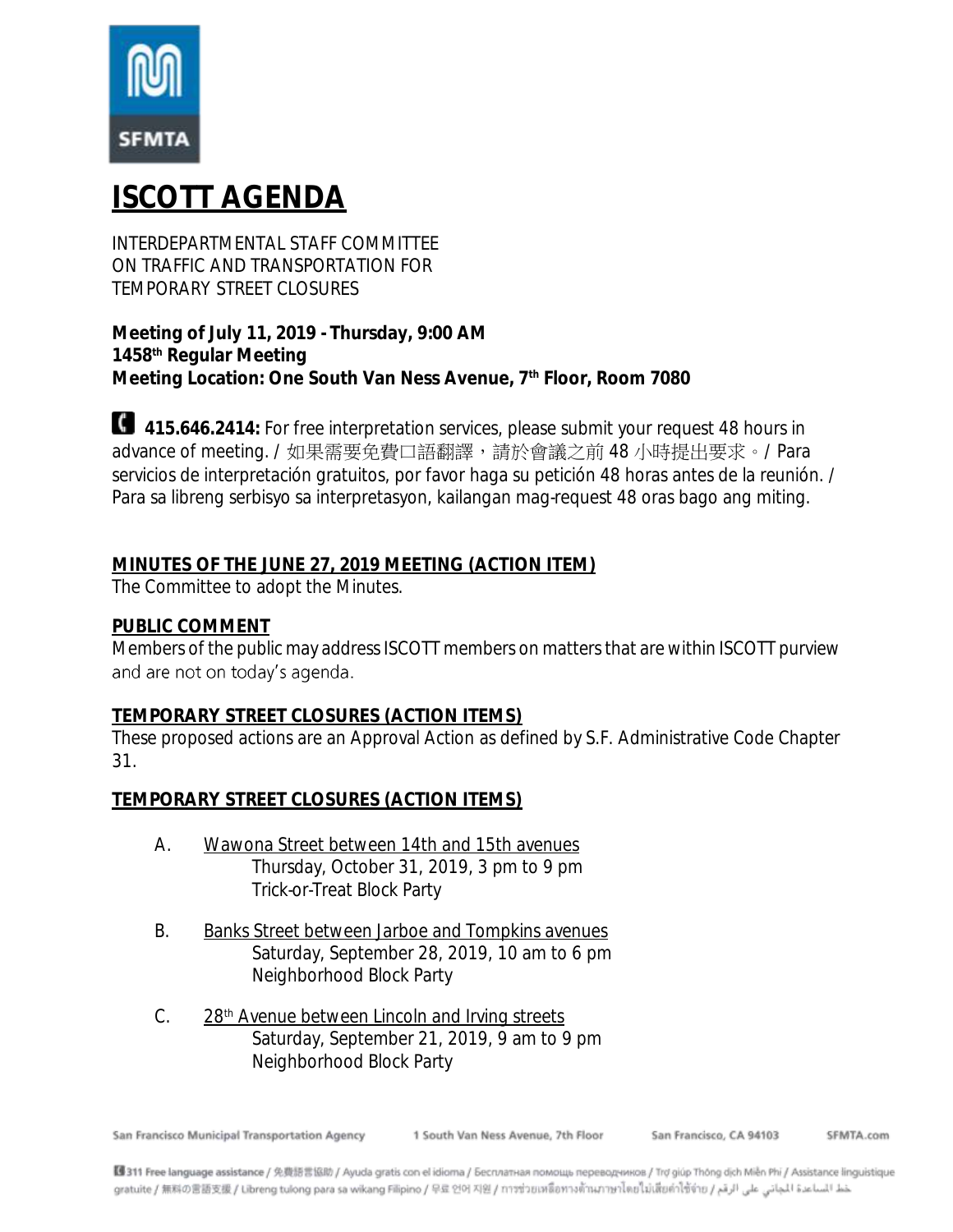

# **TEMPORARY STREET CLOSURES (ACTION ITEMS)**

- D. 29<sup>th</sup> Avenue between Lake and California streets Sunday, October 20, 2019, 10 am to 6 pm Neighborhood Block Party
- E. 12th Avenue between Lincoln and Irving streets Saturday, September 28, 2019, 8 am to 10 pm Neighborhood Block Party
- F. 12<sup>th</sup> Avenue Street between Judah and Kirkham streets Thursday, October 31, 2019, 5 pm to 10 pm Trick-or-Treat Block Party
- G. Capp Street between 22nd and 23rd streets Sunday, October 6, 2019, 10 am to 6 pm Neighborhood Block Party
- H. College Avenue between Mission Street and St. Mary's Avenue Saturday, September 14, 2019, 1 pm to 7 pm Neighborhood Block Party
- I. Noriega Street between 45th and 47th Avenues; 46th Avenue between Moraga and Ortega streets; Intersection: Noriega Street at 46th Avenue (Note: Local Access Allowed on 46th Avenue via Moraga or Ortega) Saturday, October 12, 2019, 7 am to 8 pm Ocean Beach Music & Art Festival
- J. Grant Avenue between Clay and Sacramento streets Saturday, July 13, 2019, 9 am to 5 pm We Are The City - Chinatown
- K. Velasco Avenue between Santos and Castillo streets Saturday, July 20, 2019, 9 am to 6 pm **and** Saturday, August 17, 2019, 9 am to 6 pm **and** Saturday, September 21, 2019, 9 am to 6 pm Play Streets - Velasco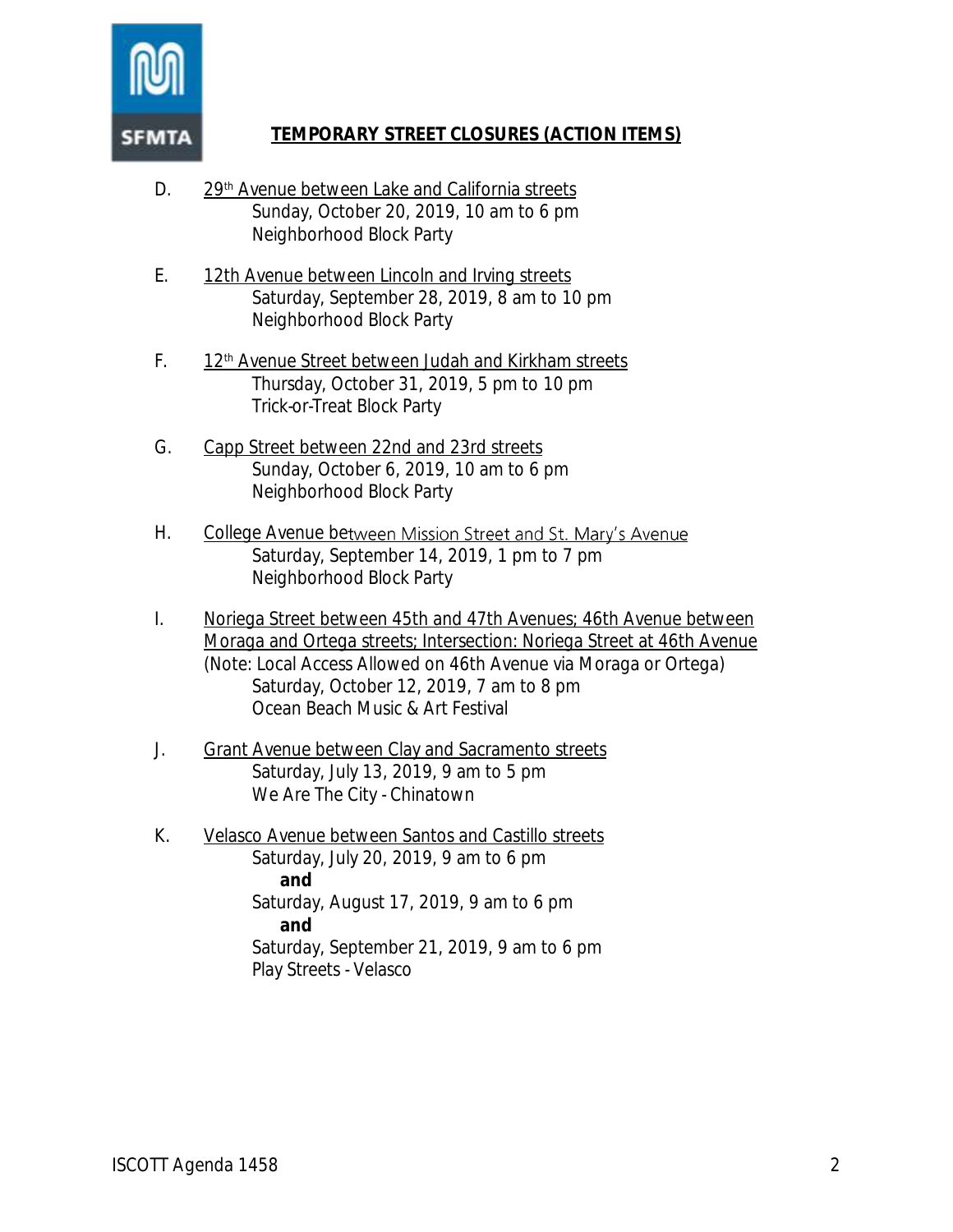### **TEMPORARY STREET CLOSURES (ACTION ITEMS)**

- L. Battery Street between Vallejo Street and The Embarcadero; Sansome Street between Broadway and Greenwich Street; Greenwich Street between Sansome and Battery streets; Union Street between Sansome and Front streets; Green Street between Sansome and Front streets; Vallejo Street between Sansome and Front streets; Front between Union and Vallejo streets; Intersections: Sansome Street at Vallejo, Green, Union, Filbert and Greenwich streets; Battery Street at Embarcadero, Union, Green, and Vallejo streets; Front Street at Union, Green and Vallejo streets Monday, September 2, 2019, 6:30 am to 6:30 pm 45th Giro di San Francisco
- M. California Street between Battery and Sansome streets (Cable Cars allowed through during closure) Sunday, July 14, 2019, 6 am to 7 pm Commercial Shoot
- N. Marin Street between Illinois Street and Easterly Terminus; Michigan Street between Cesar Chavez and Marin Street; Intersection: Michigan Street at Marin Street

(Local Access Allowed on Michigan Street via Cesar Chavez and Marin Street via Illinois)

Thursday, July 25, 2019, 6 pm to Saturday, July 27, 2019, 12 pm Concert at the Midway

O. Marin Street between Illinois Street and Easterly Terminus; Michigan Street between Cesar Chavez and Marin Street; Intersection: Michigan Street at Marin Street

(Local Access Allowed on Michigan Street via Cesar Chavez and Marin Street via Illinois)

Friday, August 2, 2019, 6 pm to Sunday, August 4, 2019, 12 pm Concert at the Midway

P. Mason Street between Sacramento and California streets Wednesday, August 14, 2019, 7 am to 9:30 pm Michelin Drive Event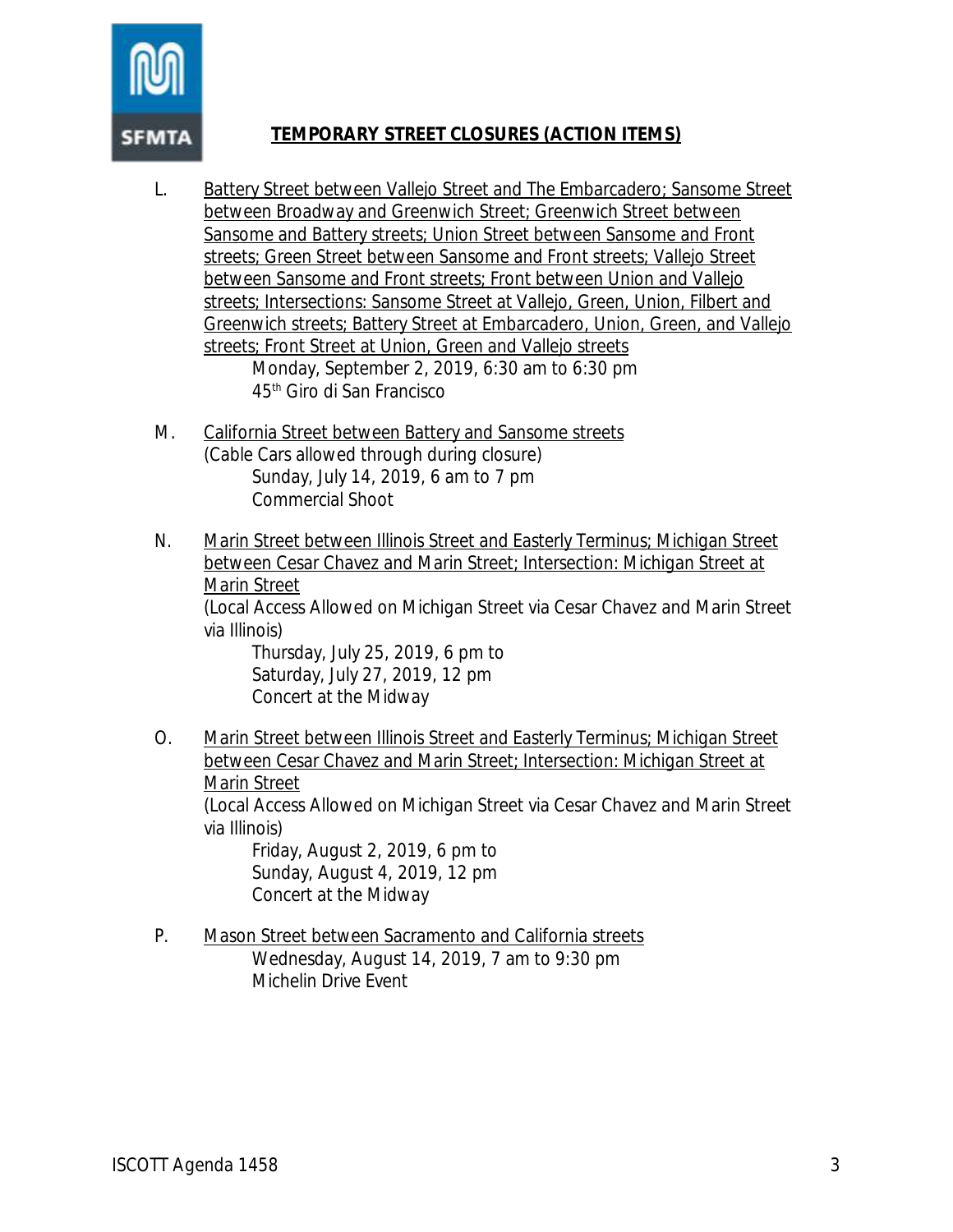

## **TEMPORARY STREET CLOSURES (ACTION ITEMS)**

- Q. Clement Street between  $6<sup>th</sup>$  and  $9<sup>th</sup>$  avenues;  $7<sup>th</sup>$  Avenue between Cornwall Street and Geary Boulevard; 8<sup>th</sup> Avenue between Cornwall Street and Geary Boulevard; Intersections closed: 7<sup>th</sup> and 8<sup>th</sup> avenues at Clement Street (Local access on  $7<sup>th</sup>$  and  $8<sup>th</sup>$  streets) Saturday, September 14, 2019, 6 am to 6 pm Richmond District Autumn Moon Festival
- R. 23rd Street between Illinois Street and eastern terminus Saturday, October 19, 2019, 6 am to Sunday, October 20, 2019, 6 am 20th Annual Burning Man Decompression
- S. Grove Street between Van Ness Avenue and Franklin Street Wednesday, September 4, 2019, 5 am to Thursday, September 5, 2019 6 am **and** Franklin Street (eastern-most traffic lane) between Hayes and Grove streets Tuesday, September 3, 2019, 10 am to Thursday, September 5, 2019 6 am SF Symphony Opening Night Gala
- T. De Haro Street between 17th and 22nd streets; Mariposa Street between Rhode Island and Carolina streets; 18th Street between Rhode Island and Carolina streets; 19th Street between Carolina and De Haro; Southern Heights between Carolina and Rhode Island streets; 20th Street between Rhode Island and Carolina streets; Intersections Mariposa, 18th, 19th, 20th and Southern Heights at De Haro Street

(Local access on Mariposa, 18th, 19th, 20th and Southern Heights) Saturday, September 7, 2019, 5 am to 11 pm Red Bull Bay Climb